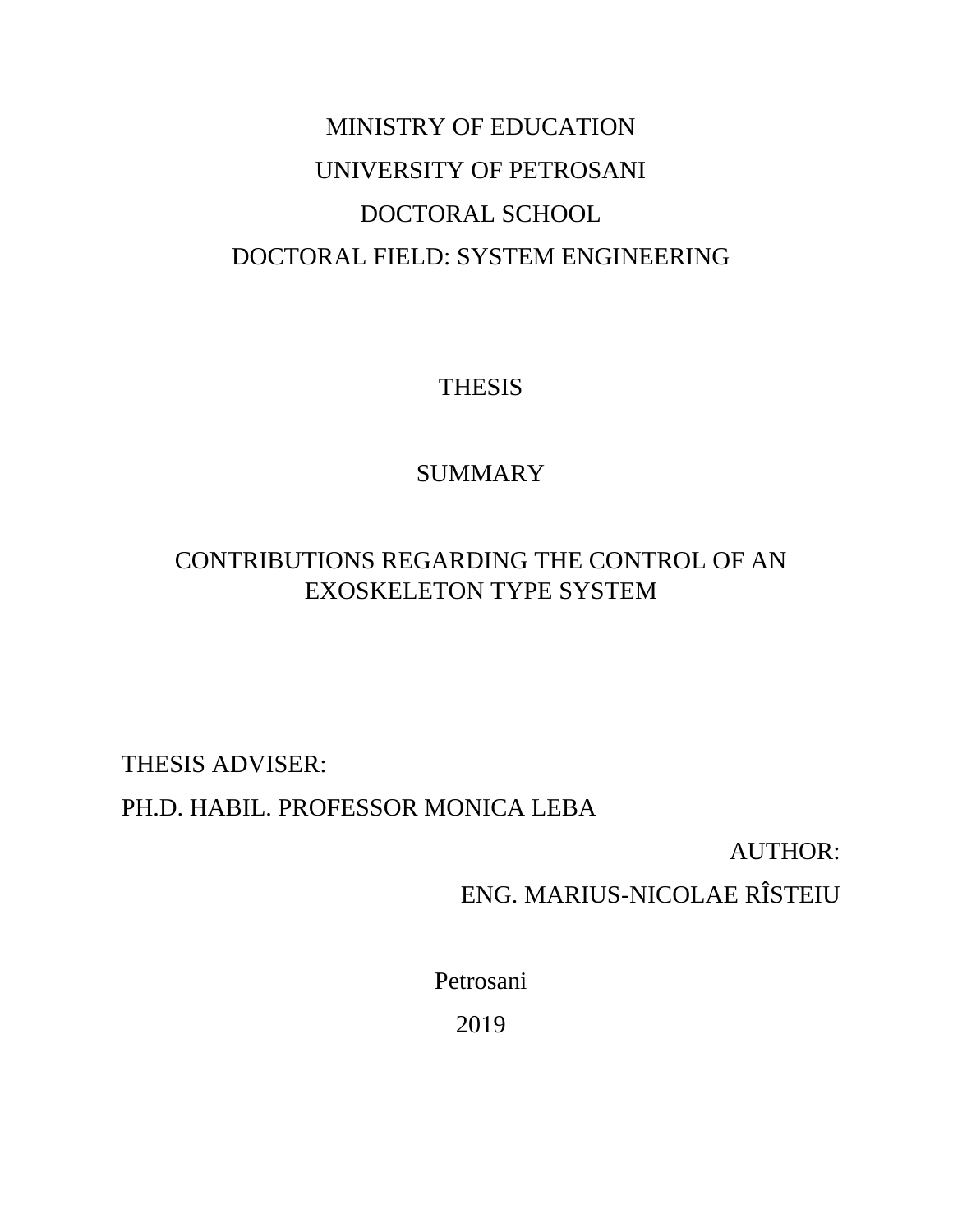|                                                                                                                                                                                                                                      |      | $\mathbf{3}$                                                            |  |  |
|--------------------------------------------------------------------------------------------------------------------------------------------------------------------------------------------------------------------------------------|------|-------------------------------------------------------------------------|--|--|
| <b>Chapter I</b>                                                                                                                                                                                                                     |      |                                                                         |  |  |
|                                                                                                                                                                                                                                      |      | 6                                                                       |  |  |
|                                                                                                                                                                                                                                      | 1.2. |                                                                         |  |  |
|                                                                                                                                                                                                                                      | 1.3. |                                                                         |  |  |
|                                                                                                                                                                                                                                      |      |                                                                         |  |  |
| <b>Chapter II</b>                                                                                                                                                                                                                    |      |                                                                         |  |  |
|                                                                                                                                                                                                                                      |      |                                                                         |  |  |
| <b>Chapter III</b>                                                                                                                                                                                                                   |      |                                                                         |  |  |
|                                                                                                                                                                                                                                      | 3.1. |                                                                         |  |  |
|                                                                                                                                                                                                                                      | 3.2. |                                                                         |  |  |
|                                                                                                                                                                                                                                      | 3.3. |                                                                         |  |  |
|                                                                                                                                                                                                                                      | 3.4. |                                                                         |  |  |
|                                                                                                                                                                                                                                      |      |                                                                         |  |  |
| <b>Chapter IV</b>                                                                                                                                                                                                                    |      |                                                                         |  |  |
|                                                                                                                                                                                                                                      |      |                                                                         |  |  |
|                                                                                                                                                                                                                                      | 4.2. |                                                                         |  |  |
|                                                                                                                                                                                                                                      | 4.3. |                                                                         |  |  |
|                                                                                                                                                                                                                                      |      |                                                                         |  |  |
| <b>Chapter V</b>                                                                                                                                                                                                                     |      |                                                                         |  |  |
|                                                                                                                                                                                                                                      |      | Control of the integrated arm-exoskeleton system<br>113                 |  |  |
|                                                                                                                                                                                                                                      | 5.1. |                                                                         |  |  |
|                                                                                                                                                                                                                                      | 5.2. |                                                                         |  |  |
|                                                                                                                                                                                                                                      | 5.3. | Identify the intention and position of the arm based on the EMG and IMU |  |  |
|                                                                                                                                                                                                                                      |      |                                                                         |  |  |
| <b>Chapter VI</b>                                                                                                                                                                                                                    |      |                                                                         |  |  |
|                                                                                                                                                                                                                                      |      |                                                                         |  |  |
| References <b>Maria Communication and Contract Contract Contract Contract Contract Contract Contract Contract Contract Contract Contract Contract Contract Contract Contract Contract Contract Contract Contract Contract Contra</b> |      |                                                                         |  |  |

# **Content**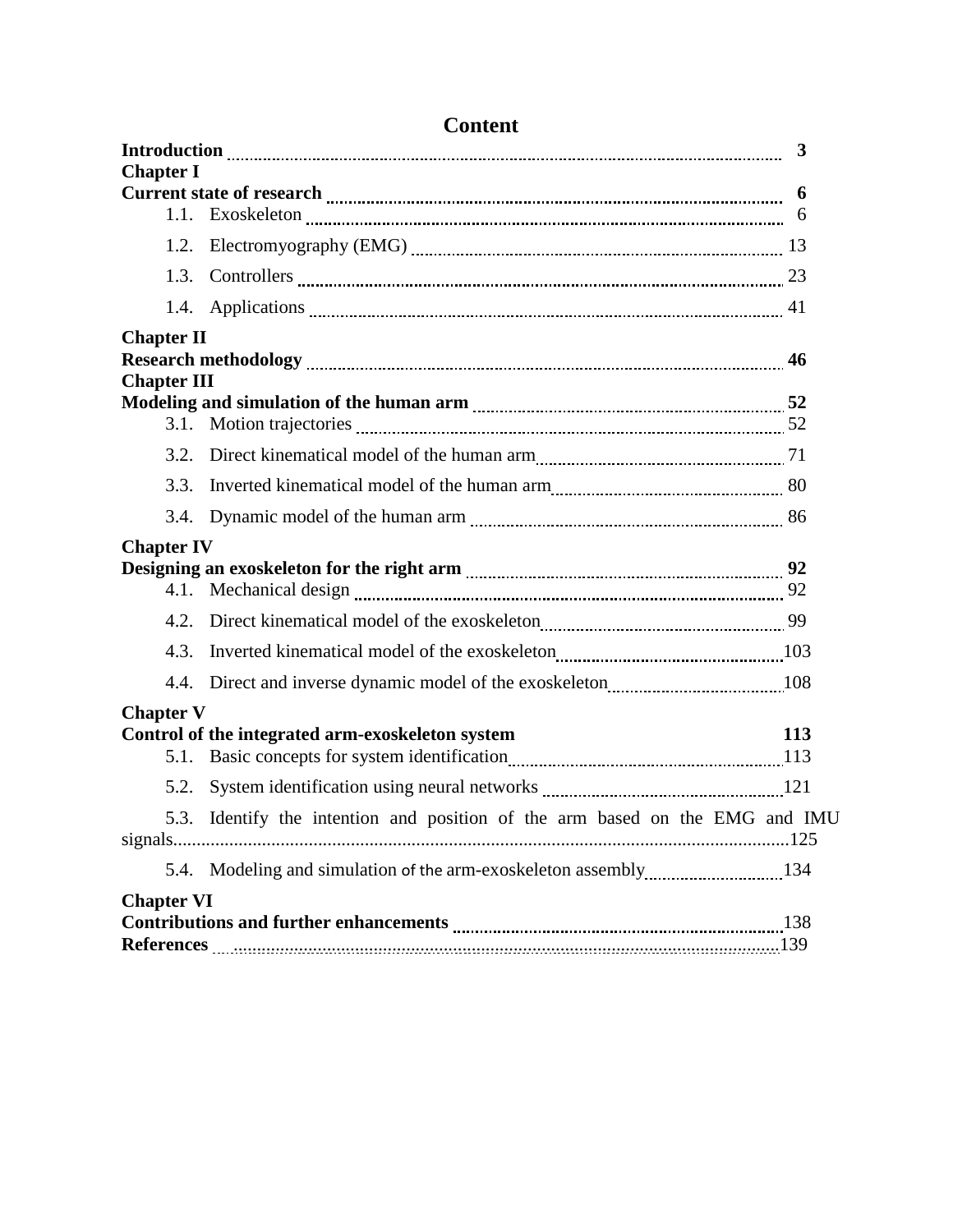# **Introduction**

In last years, more and more techniques and technologies have emerged that assist certain operations, which has led to the emergence of specially designed devices for the rehabilitation of people with different degrees of disability. Especially in the case of amputated arms or if the patient has mobility and limb control, several types of devices have been designed. At present, the prostheses used as extensions of any member bring both aesthetic and flexibility improvements.

Several research projects are centered on the idea of developing devices that support human movements, even if the results are promising, none of the proposed solutions offer an effective control or drive system for this type of device. This research is centered on creating an exoskeleton-type robotic device for people who have certain problems or limitations in upper limb basic movements. Although some movements may seem trivial, they are essential in the rehabilitation process, but also in everyday life because the patient will no longer be dependent on another person for certain operations.

The proposed device will be equipped with a EMG signal acquisition and analysis system that will be able to perceive the carrier's intentions of movement and the drive system will help and support the independent robotic exoskeleton movement.

We take this decision to focus our efforts on developing a device to facilitate arm movement because, after researching these types of devices, we noticed that most of them are focused on supporting or limiting arm movement in the recovery process, few of them also having a drive to reduce the effort of the arm to achieve the movement, despite the fact that most patients also need it.

From the beginning, it was necessary to determine the EMG signal from several perfectly healthy arms so that we can see the signal value according to the intention of the movement, then the same movement of a problem arm to see the differences that appear to be able to determine a pattern.

Then we will describe the structure of a biomechanical model of the human arm in order to recognize the intentions of the subject by making an analysis of the electromyographic activity. After determining the intention to move, it is necessary to execute the control of the actuation system for the movement of the exoskeleton in the same way as the arm. A complete model of the relationship between the EMG signal and associated movements will be useful in designing the robotic exoskeleton to support and assist the movement of the diseased arm. Additionally, IMU type sensors will be included to correct the exoskeleton movement based on information regarding the human arm segment orientation information.

From the general objective results specific objectives:

- **OB.1.** Designing an exoskeleton to support the movements of a low-mobility arm
- **OB.2.** Conducting motion prediction by using specific sensors.
- **OB.3.** Operation of the exoskeleton on the basis of the intention of motion identified to support the arm.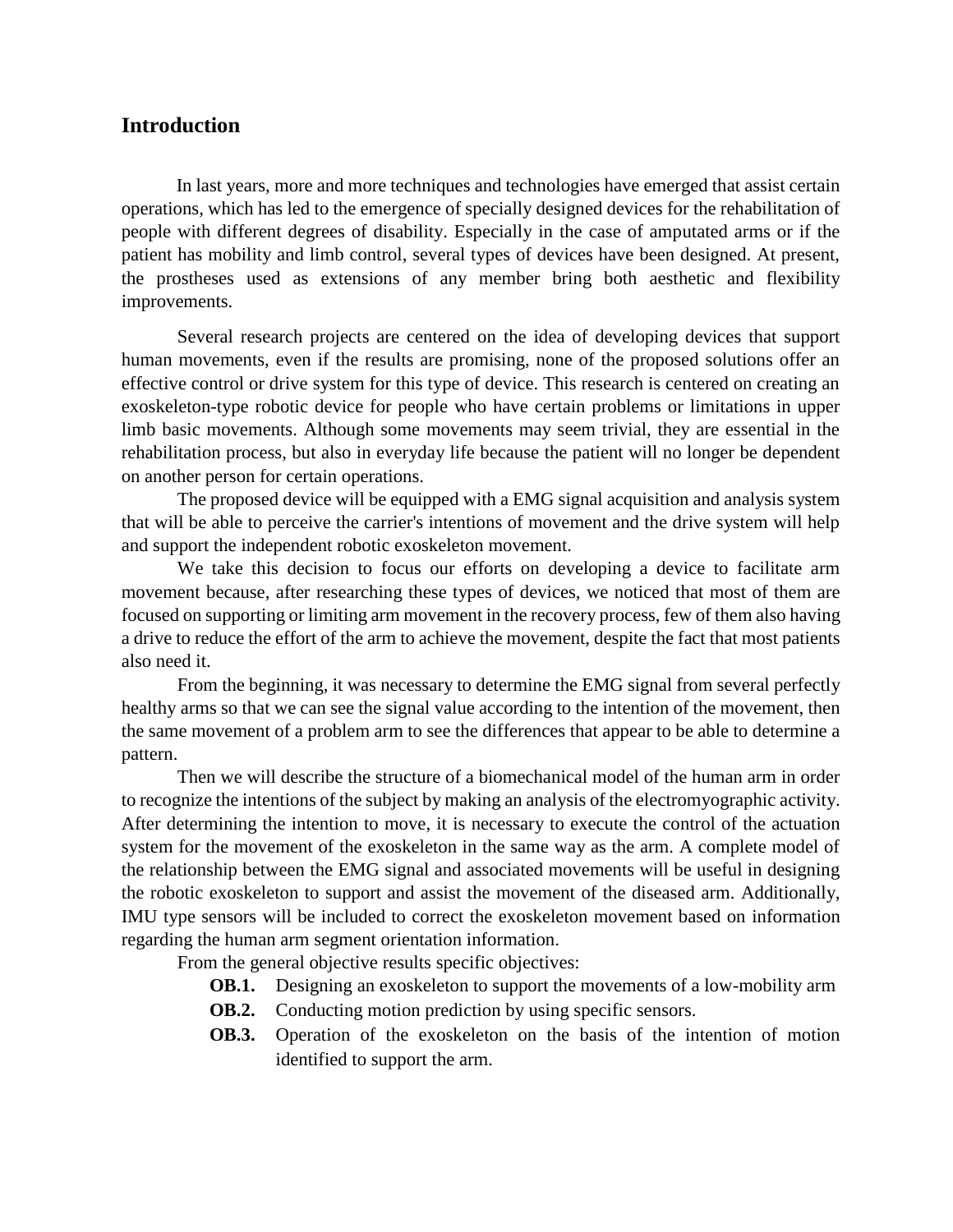The research is structured into three chapters of content, an introductory chapter, a chapter on research methodology, a chapter of conclusions, contributions and further developments and bibliographic references relevant to the subject.

# **Chapter I - Current state of research**

This chapter presents a study of the literature in order to achieve the research objectives. A research has been carried out of the current state of the exoskeleton-type robotic devices used to support the upper limb movement or used in rehabilitation treatments by persons who have lost part of their mobility due to an accident because the muscles are no longer able to perform certain normal movements. At the same time, a research was carried out on the types of sensors and the signals acquired and processed to determine the intention of movement, and in order to determine the position to which the arm should reach in accordance with the intention of the movement, the order of the exoskeleton and the model of the movement .

# **1.1. Exoskeleton**

First application of the active robot exoskeleton was to provide an external power to a soldier so that he could carry extra weight. Since then, this technology has focused on developing human power assisted and improved systems. Later, this technology has been used in other applications, such as limb rehabilitation and tele-surgery. Exoskeleton research is still a growing area and requires multidisciplinary approaches to solving complex technical problems.

# **1.2. Electromyography (EMG)**

The development of electromyography (EMG) began with the documentation of Francesco Redi in 1666. The document informs that some groups of squirrel muscles generate electricity. In 1773, Walsh was able to show that the muscular tissue of the eagle could generate a spark of electricity. In 1792, a publication entitled "Viribus Electricitatis in Motu Muscles Commentarius", written by A. Galvani, appeared in which the author showed that electricity could trigger muscle contractions.

Electromyography (EMG) is the study of muscle function by analyzing the electrical potential produced by the muscles. EMG nowadays has become an important tool in biomedical and clinical applications. Thus, EMG detection, processing and analysis signal has become a major research element in the biomedical field, involving a wide range of physician, engineer, physicist, and computer scientist experts.

Electromyographic signals (EMG) can be used for clinical and biomedical applications. Currently, there are three common EMG signals. First of all, determining muscle activation time, that is, when the muscle starts and ends. Secondly, estimating the force produced by the muscle and third, obtaining an index of the moment when a muscle is tired by analyzing the signal frequency spectrum.

To aquire the sEMG signal, the electrodes are placed on the skin in the area surrounding the muscle. Alternatively, wired or needle electrodes are used and they can be placed directly into the muscle. When the EMG signal is taken from electrodes mounted directly on the skin, it is a composite of all the potentials of muscle fibers that are very close to the skin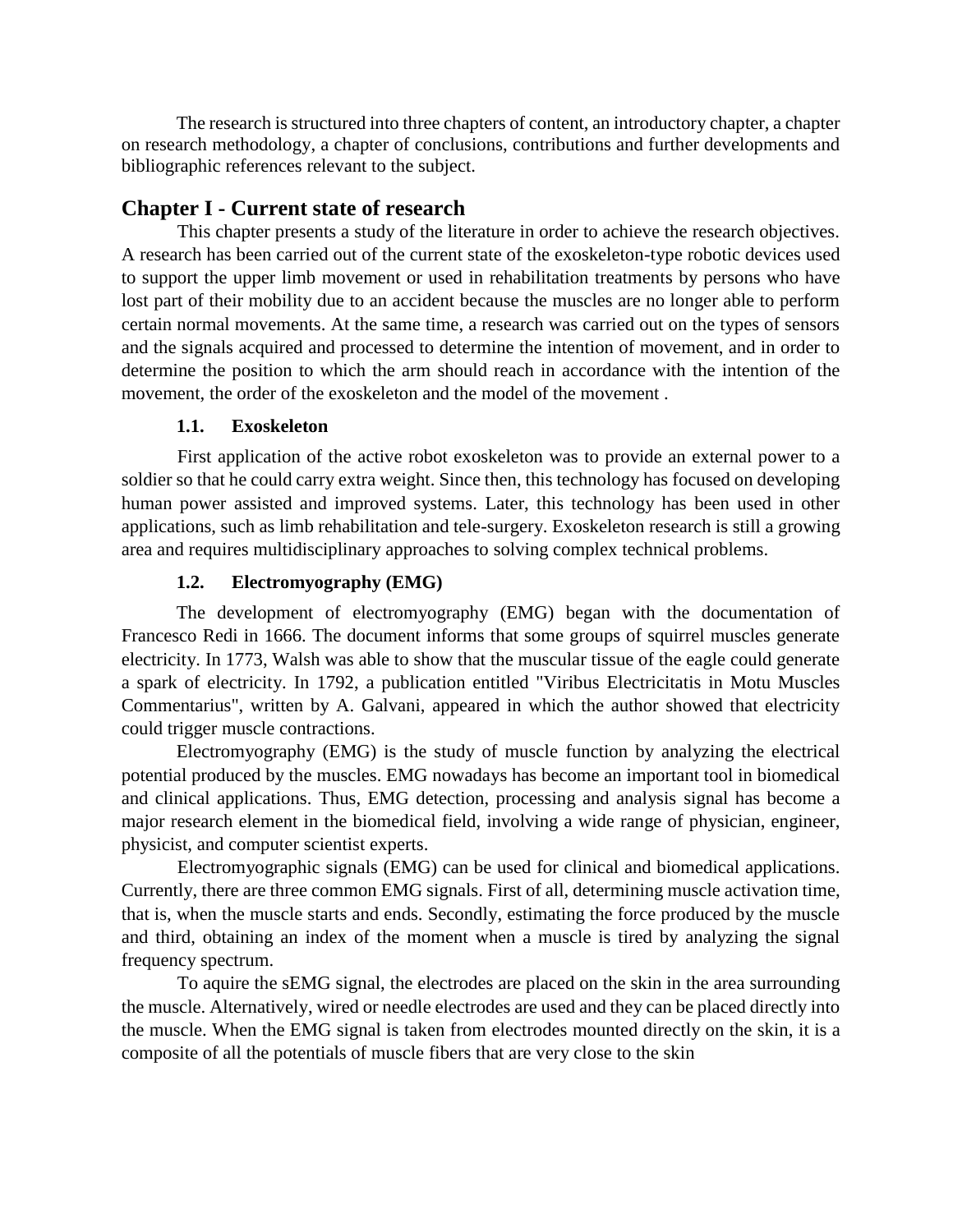#### **1.3. Controllers**

The exoskeleton is an electromechanical structure worn by the user, which matches the shape and functions of the human body. It is capable of increasing the capacity of human limbs and / or treating muscles, joints or skeletal parts which are weak, ineffective or injured due to a disease or neurological disorder. Moreover, it combines machine power and human intelligence to enhance machine intelligence and user power. The exoskeleton operates mechanically in parallel with the human body and can be actuated passively and / or actively.

One of the types of exoskeleton control systems is the model-based control system. Generally, according to the model used, the control strategy for the exoskeleton can be divided into two types: control based on the dynamic model and control based on the muscle model. The dynamic model of the exoskeleton is derived by shaping the human body as rigid bundles joined by joints (bones). This model consists of the combination of inertial, gravitational, Coriolis and centrifugal effects. The dynamic model can be obtained in three ways: the mathematical model, the system identification, and the artificial intelligence method. The mathematical model is obtained by the theoretical modeling of the exoskeleton based on the physical characteristics of the system. The second way to get the dynamic model is to identify the system. This method is very useful because it is difficult to achieve a good dynamic model by using the theoretical mathematical model. The last method for obtaining the dynamic model is artificial intelligence. His popularity of solving many nonlinear problems has attracted some researchers to become involved in the dynamic identification of the model.

#### **1.4. Applications**

Nowadays, the usual wearable robots are mainly for military applications, health care rehabilitation and cargo lifting in industry and production. The Sensor and Control Concept for a Wearable Robot for Manual Load Handling Assistance presents a sensor and control concept for a robot that can be worn for manual handling of loads in the industry. Special requirements are addressed, such as reduced costs, direct human contact and cargo, and easy configuration. A stand mounted on the test wall of a hinged joint was built to evaluate proposed sensors and control algorithms. By using a torque sensor in the joint as a reference it is shown that low-cost force sensors can be used in the forearm to measure the interaction of the robot with the man. A torque and speed-based approach and an impedance control-based approach, which allows the user to move freely while not handling tasks, and which also allows the integration of a human control signal to adjust the force support, is compared.

#### **Chapter II - Research methodology**

The PhD thesis is part of applied scientific research.

Present research methodology responds to the overall objective and derived objectives.

Thus, the research in this thesis aims to provide solutions to the identified problem, namely the need for devices to complement the array of exoskeletons to support human arm movement while the number of people affected by neurological problems limiting upper limb movements is increasing.

From the study of the specialized literature, including the current stage of evolution of the theoretical and applicative approaches in the field of the subject, the following specific objectives were formulated for the realization of the research: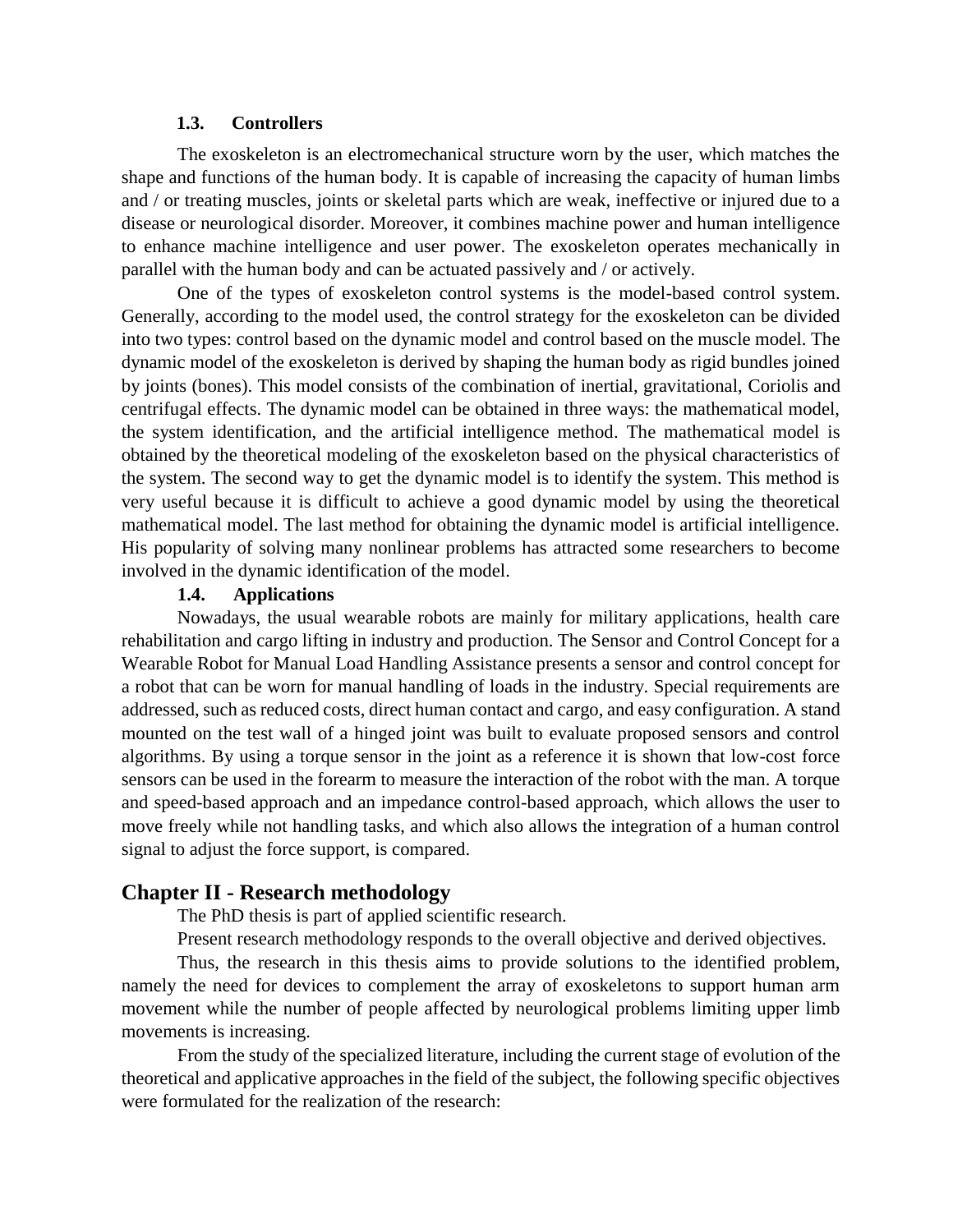#### **Objective 1: Design an exoskeleton to support the movements of a low-mobility arm.**

First stage in designing the exoskeleton is the mathematical modeling of the human arm, namely the kinematical shoulder-elbow-wrist chain. For this, the kinematic models develop directly and inversely, as well as the dynamic model. All of these models are implemented in the MatLab-Simulink simulation modeling platform using the SimMechanics toolbox.

#### **Objective 2: Achieve motion prediction by using specific sensors.**

In order to use the directly determined DH model, it is necessary to know the angles of movement of each arm coupling. Angle sensors (EMG) are used to estimate the angle of movement of each arm of the human arm. This system is designed using system identification tools based on input data collected from EMG sensors and output data provided during the identification of angular position sensors (IMU).

The acquisition and processing of EMG signals is done in a non-invasive way, in accordance with already established models.

### **Objective 3: Operation of the exoskeleton on the basis of the intention of motion identified to support the arm.**

At this stage the model and simulation of the human arm assembly - exoskeleton for the testing of their synchronous motion - are carried out. The direct kinematical model of the human arm and the invasive kinematic model of the exoskeleton are used at this stage. Movement of the human arm is done by actuating each coupling, based on the angles estimated using the EMG sensors, and determining the kinematical position of the wrist. The wrist, according to the exoskeleton prototype project, is used as a reference for movement of the final element of the exoskeleton. That is, the position of the wrist, resulting from the straight arm model, represents the position to which the final element of the exoskeleton must arrive, which is the input size for the inverse kinematic model of the exoskeleton. This model determines the translation and rotation movements of the exoskeleton's couplers, which bring the final element of it to the same position as the wrist.

#### **Chapter III - Modeling and simulation of the human arm**

This chapter presents the simplified approach of the human arm to develop mathematical models both cinematic and dynamic. For kinematic models, Denavit-Hartenberg formalism is used to determine the direct kinematic model and vice versa. For the kinematic model, all the rotation couplers of the three arm couplings are considered: shoulder (3 turns), elbow (2 turns) and wrist (2 turns). For the direct kinematical model and vice versa, only the coupling of the shoulder and the elbow is considered because in the case of this thesis we are interested in the position of the wrist. For dynamic models, the Jacobian method is used to determine the speeds both as a direct and vice versa. Before performing motion simulation, the types of motion trajectories that were useful in conducting any robot or system assimilated to a robot were analyzed.

#### **Chapter IV - Designing an exoskeleton for the right arm**

This chapter presents the mechanical design of a right arm exoskeleton to track the movement of the human arm and be able to support the arm if the person using the exoskeleton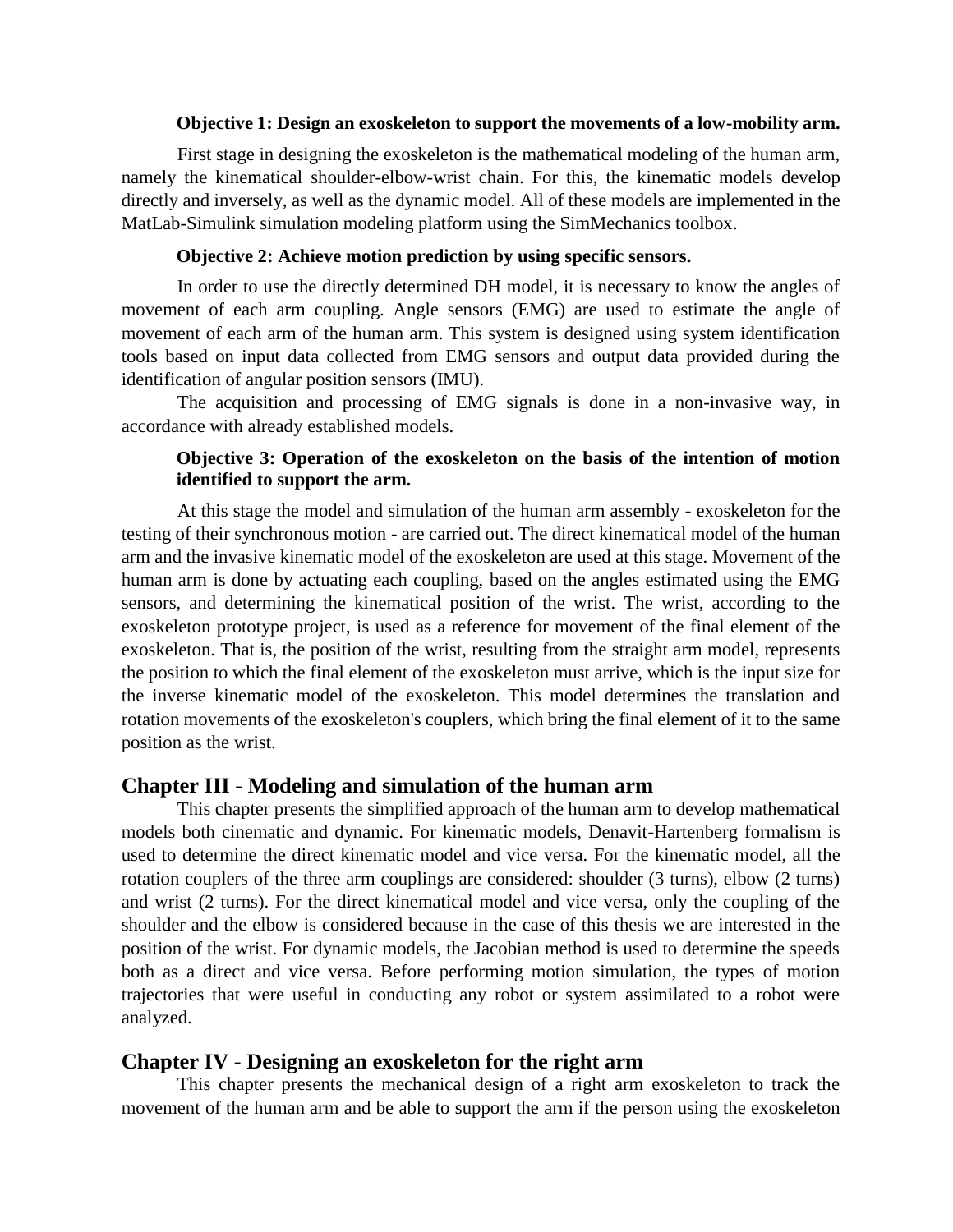is tired. In order to achieve the design of the mechanical part of the exoskeleton, a first research was made on existing devices and patents on this subject. After studying in detail several types of such devices, we propose an exoskeleton model used to support the movement of the upper right arm.

Mathematical models have developed both cinematic and dynamic. As in the previous chapter, for kinematic models, Denavit-Hartenberg formalism is used to determine the direct kinematic model and vice versa. For dynamic models, the Jacobian method is used to determine the speeds both as a direct and vice versa. For motion simulation, the motion trajectory types presented in the previous chapter were used.

As simulation modeling environment, MatLab-Simulink, along with the SimMechanics toolbox, allows the implementation of cinematic and dynamic mathematical models to simulate the movement of the exoskeleton.

In the last part of this chapter, in MatLab was implements the direct cinematic and dynamic arm model coupled with the inversely cinematic and dynamic model of the exoskeleton.

# **Chapter V - Control of the integrated arm-exoskeleton system**

#### **5.1. Basic concepts for system identification**

Very often, engineering practice requires the dynamic mathematical model of the process, the execution element, the measuring element, etc. In the field of automated process management, mathematical models are required for system simulation and design, and later defect detection and process optimization. Mathematical models can be conceptual (phenomenological), physical (empirical) and mathematical (analytical). Determining experimental mathematical models is the object of system identification study. The experimental analysis of the system that is to be mathematically modeled involves the off-line or on-line purchase of the input and output variables of the system, and then their processing in order to determine the mathematical model.

#### **5.2. System identification using neural networks**

Neural networks characterize assemblies of simple, interconnected and parallel processing elements that aim to interact with the environment in a biological-like and learningfriendly way.

There is no generally accepted definition of these types of systems, but most researchers agree to define artificial networks as networks of simple elements strongly interconnected by means of links called interconnections through which numerical information is propagated.

Artificial neural networks are part of the so-called cognitive systems, which are a collection of computer technologies inspired by the mechanisms that are used by the human brain to process received signals, thinking, decision making, and the principles of natural evolution. Fuzzy systems, genetic algorithms and expert systems are included in the same category.

The origin of neural networks is in the study of brain-formed networks of neurons and their synapses. They have the ability to learn from examples in a connexons way and improve their performance using previous experience.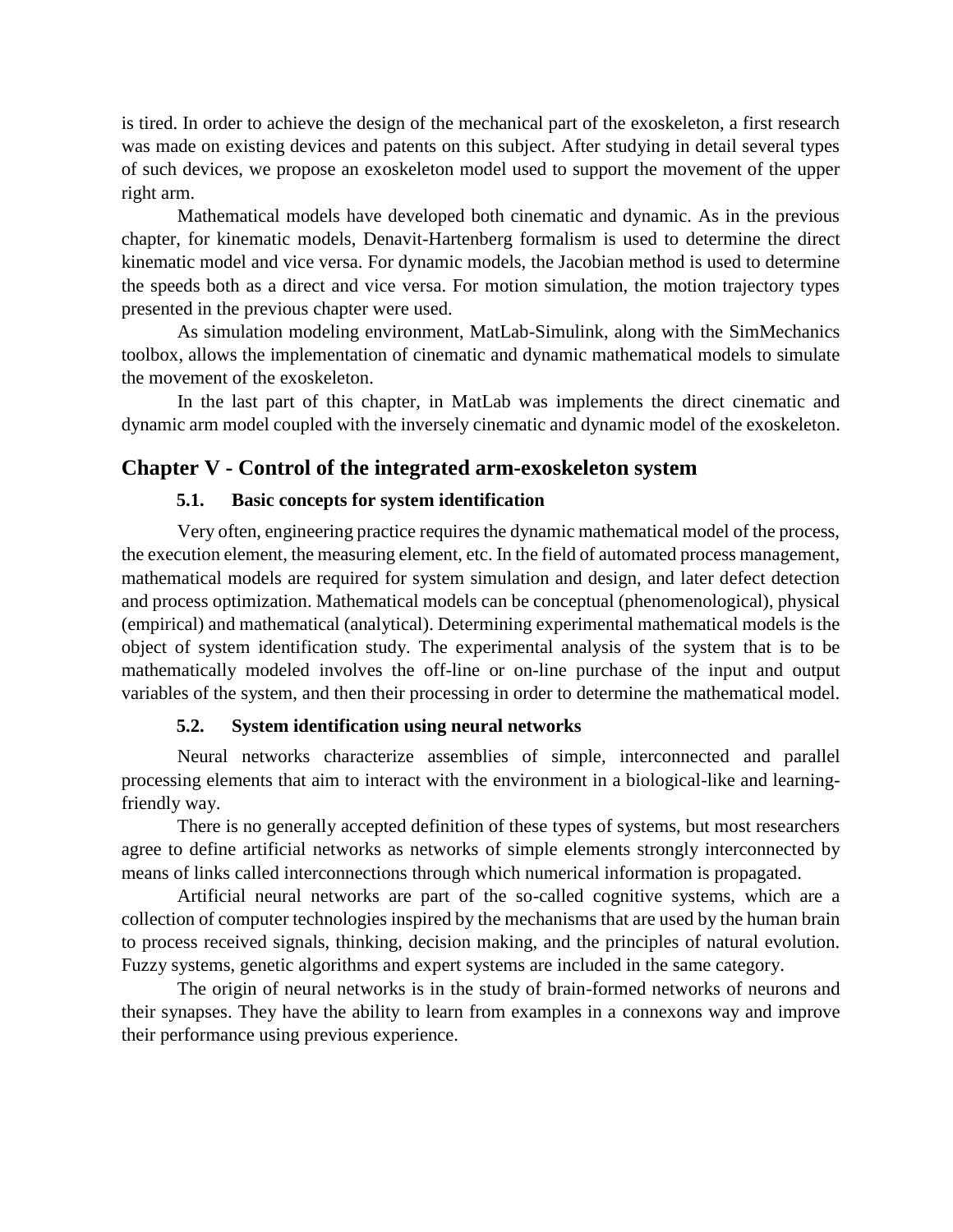# **5.3. Identify the intention and position of the arm based on the EMG and IMU signals**

Two types of sensors were used to achieve the experimental part. The Electromyography Sensor (EMG) was used to detect the intention to move for the abduction / arm adduction. An IMU sensor has been positioned along the EMG sensor to determine the angle of the arm.

The Electromyography Sensor (EMG) measures muscle activity by monitoring the electrical potential generated by muscle tissue. It picks up, amplifies and processes the complex electrical activity of a muscle group and turns it into a simple analog signal that can be read by any digital analogue converter (DAC) microcontroller. The relationship between muscle activity and output voltage can be adjusted with the potentiometer on the sensor board.

# **IMU**

The BNO055 arm angle measuring sensor is the first in a new family of absolute directional sensors that includes all sensors in a single package.

BNO055 is a package system that integrates a 14-bit triaxial accelerometer, a 16-bit triaxial gyroscope with a range of  $\pm 2000$  degrees per second, a triaxial geomagnetic sensor, and a 32-bit microcontroller.

# **5.4. Modeling and simulation arm exoskeleton assembly**

We have the direct kinematic model Denavit-Hartenberg, which calculates the position and orientation of the wrist based on the estimated movements from the signals received from the EMG and IMU sensors. The wrist position determined from the human arm's Denavit-Hartenberg model represents the input size in the inverse Denavit-Hartenberg model of the exoskeleton, which calculates the displacement  $d_1$  for the translation coupler and the angles  $\theta_1$ and  $\theta_2$  for the rotation couplers.

# **Capitolul VI - Contributions and further enhancements**

# **Contributions**

3. We realized the direct and inverse kinematic model of the exoskeleton to determine the position to be reached and the speed with which to do so.

4. We designed, following the study of the exoskeleton, a model using only electric drives.

5. Making a new exoskeleton model that follows the user's arm to support the movement.

6. The use of a translational movement to support the shoulder movement of the arm, which means a lower wear of the motion transmission system than the use of a rotational movement.

7. Acquisition and processing of EMG signals by non-invasive method in accordance with already established models and improvement of prediction by use of sensors for the orientation of the arm.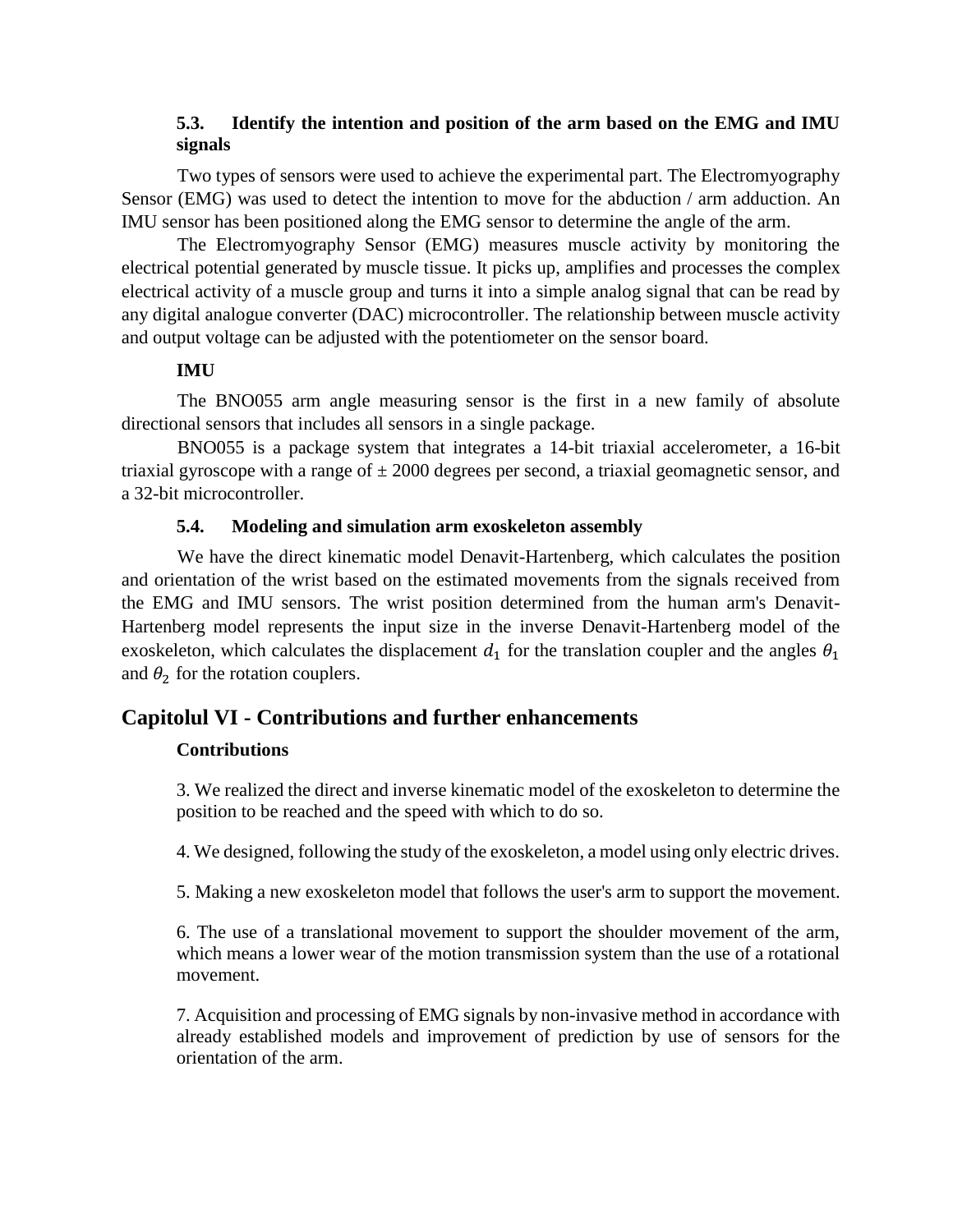8. Implementation of the exoskeleton actuation system based on the intended motion to support the arm.

#### **Further enhancements**

1. Use a lot of lighter materials, but at least as resistant to the construction of the exoskeleton.

2. Try to create an exoskeleton that can be worn by the user.

3. A universal device easy to adapt for the right or left arm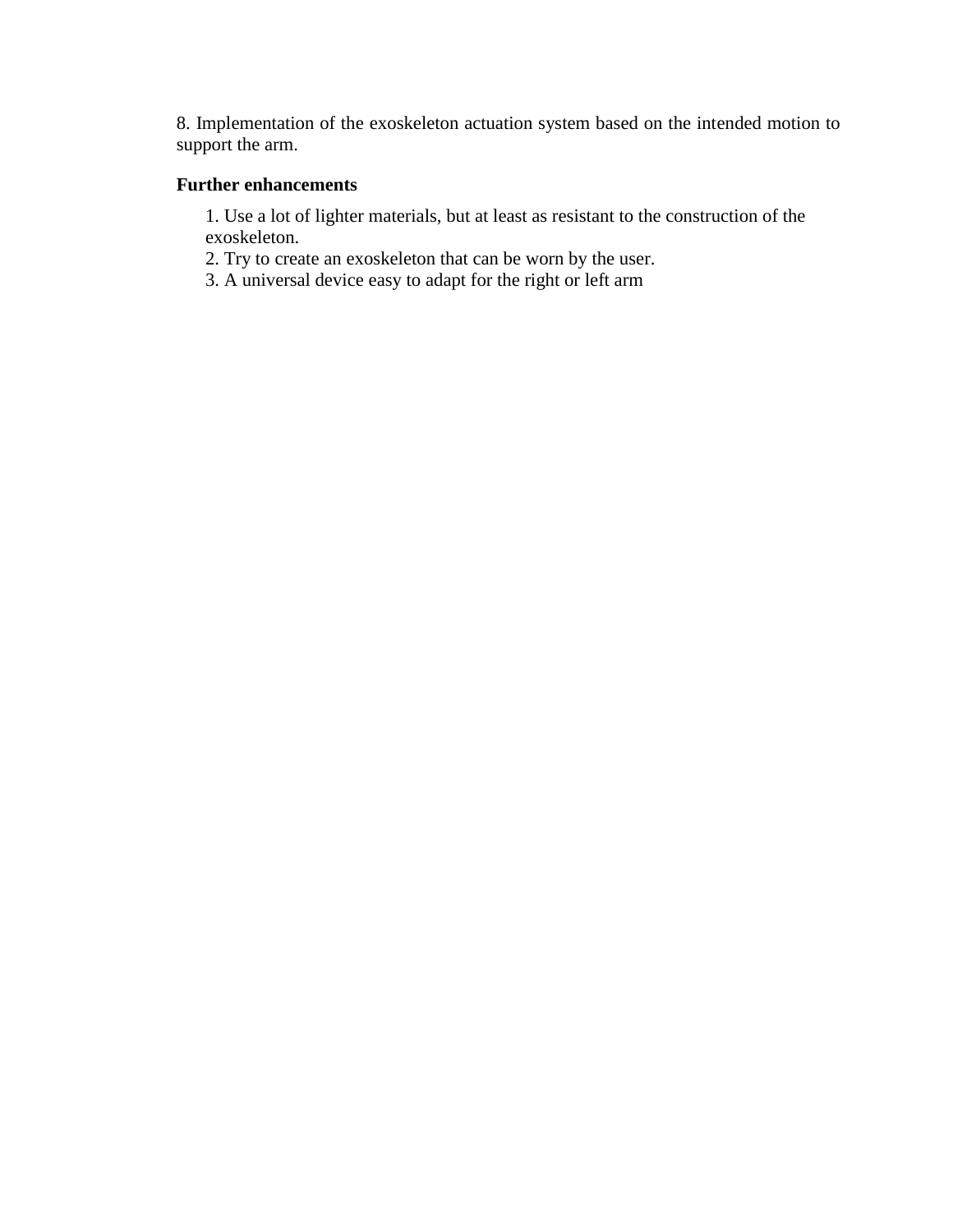# **References**

[1] Fabricio Muri et al 2013, *Virtual reality upper limb model controlled by EMG signals* J. Phys.: Conf. Ser. 477 012041

[2] Sartori, M., Chemello, G., Reggiani, M., & Pagello, E. (2008), *Control of a virtual leg via EMG signals from four thigh muscles.* In W. Burgard, R. Dillmann, C. Plagemann, & N. Vahrenkamp (Eds.), Intelligent Autonomous Systems 10 (IAS-10) (pp. 137-144). IOS Press. DOI: 10.3233/978-1-58603-887-8-137

[3] Gopura RARC, Bandara DSV, Kiguchi K, Mann GKI, *Developments in hardware systems of active upper-limb exoskeleton robots*, A review. Robot Auton Syst. 2015. doi:10.1016/j.robot.2015.10.001

[4] https://exoskeletonreport.com/what-is-an-exoskeleton

[5] http://www.romedic.ro/ce-este-electromiografia-0F27118

[6] Nef T, Guidali M, Klamroth-Marganska V, Riener R: ARMin, *Exoskeleton Robot for Stroke Rehabilitation. In* World Congress on Medical Physics and Biomedical Engineering, September 7 - 12. Edited by: Dössel O, Schlegel WC. Munich, Germany: Springer; 2009:127-130.

[7] Kiguchi, K. and Y. Hayashi, 2012, *An EMG-Based Control for an Upper-Limb Power-Assist Exoskeleton Robot*, IEEE Transactions on Systems, Man, and Cybernetics, Part B: Cybernetics, vol. PP, no. 99, pp. 1-8.

[8] Gopura RARC, Kiguchi K, Li Y, *SUEFUL-7: A 7DOF upper-limb exoskeleton robot with muscle-model-oriented EMG-based control*. In IEEE/RSJ International Conference on Intelligent Robots and Systems (IROS). St. Louis, MO; 2009:1126-1131

[9] Kiguchi K, Rahman MH, Sasaki M, Teramoto K, *Development of a 3DOF mobile exoskeleton robot for human upper-limb motion assist.* Robotics and Autonomous Systems 2008,56(8):678-691.[http://www.sciencedirect.com/science/article/B6V16- 4R8MDRP-1/2/7d

307e7bbef3e5958a6960e3da652723] [] 10.1016/j.robot.2007.11.007

[10] Perry JC, Rosen J, Burns S, *Upper-Limb powered exoskeleton design*. IEEE/ASME Transactions on Mechatronics. 2007, 12 (4): 408-417

[11] N. M. Sobahi, *Denoising of EMG signals Based on Wavelet Transform*. Asian Transaction on Engineering (ATE ISSN: 2221-4267); 1 (5)

[12] Samarawickrama, Kasun & Ranasinghe, Sadun & Wickramasinghe, Yasoja & Marasinghe, Vidarshi & Mallehevidana, Wageesha. (2018). *Surface EMG Signal Acquisition Analysis and Classification for the operation of a Prosthetic Limb*.

[13] Hiesmair Leopold (2016). *Compliant exoskeleton*.

[14] S. Conforto, *The role of the sEMG signal processing in the field of the Human Movement Analysis*, in World Congress on Medical Physics and Biomedical Engineering,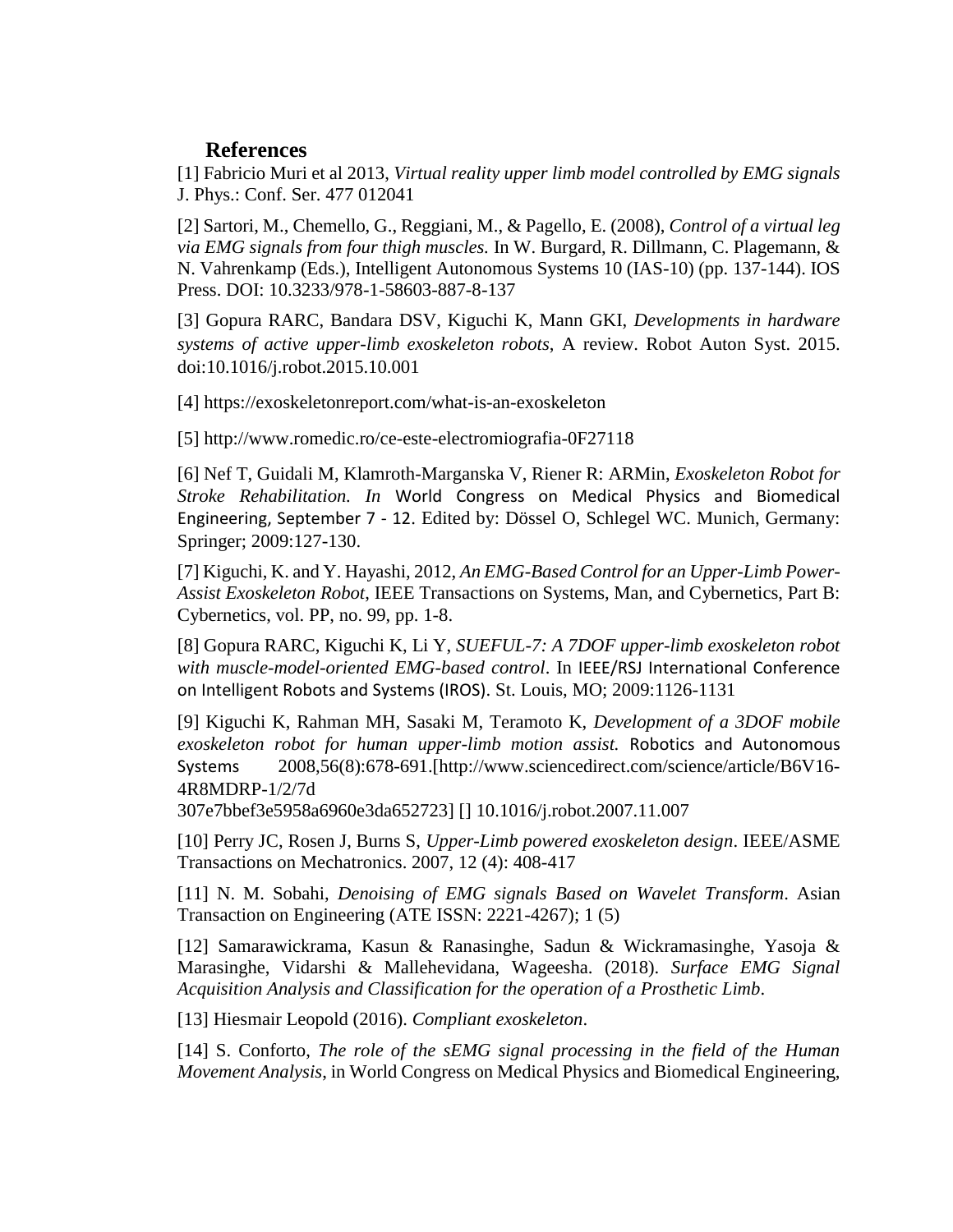September 7-12, 2009, Munich, Germany SE-140, vol. 25/9, O. Dössel and W. Schlegel, Eds. Springer Berlin Heidelberg, 2009, pp. 523-526.

[15] Cavalcanti Garcia, Marco Antonio & Vieira, Taian. (2011), *Surface electromyography: Why, when and how to use it*. Revista Andaluza de Medicina del Deporte. 4. 17-28.

[16] Norali, A., Som, M. M. & Kangar-arau, J, *Surface electromyography signal processing and application*: A review. In Proceedings of the International Conference on Man-Machine Systems, 11–13 (2009).

[17] MZ Al-Faiz and AH Miry 2012, *Artificial Human Arm Driven by EMG Signal*. INTECH Open Access Publisher, URL: http://cdn.intechopen.com/pdfs-wm/39325.pdf.

[18] Chowdhury, R.H.; Reaz, M.B.I.; Ali, M.A.B.M.; Bakar, A.A.A.; Chellappan, K.; Chang, T.G., *Surface electromyography signal processing and classification techniques*. Sensors 2013, 13, 12431–12466.

[19] Anam K, Al-Jumaily AA, *Active exoskeleton control systems: state of the Art*. Proc Eng 2012, 41:988-994.

[20] Babiarz A., Czornik A., Klamka J., Niezabitowski M., Zawiski R., *The mathematical model of the human arm as a switched linear system*, Proceedings of the 19th International Conference on Methods and Models in Automation and Robotics, 02-05.09.2014, Miedzyzdroje, Polska (2014).

[21] *A Software Tool for Faster Development of Complex Models of Musculoskeletal Systems and Sensorimotor Controllers in SimulinkTM*

[22] C. Fleischer, C. Reinicke, G. Hummel, *Predicting the intended motion with EMG signals for an exoskeleton orthosis controller*, Proc. 2005 IEEE Int. Conf. Robot. Auton. Syst. (IROS), pp. 2029-2034.

[23] Koo, T.K., Mak, A.F. *Feasibility of using EMG driven neuromusculoskeletal model for prediction of dynamic movement of the elbow*. J. Electromyogr. Kinesiol. 2005; 15:12– 26.

[24] Giacomo Severini, *Development of techniques and algorithms for the functional evaluation and assistance in the movements of the upper limb*

[25] Claudio Filipe Semedo Brito, *Physical Human-Robot Interaction based on Neuro-Muscular Models*

[26] Rahman, M. H., Rahman, M. J., Cristobal, O. L., Saad, M., Kenné, J. P. and Archambault, P. S., *Development of a whole arm wearable robotic exoskeleton for rehabilitation and to assist upper limb movements*, Robotica, Available on CJO 2014doi:10.1017/S0263574714000034

[27] A. Fougner, *Proportional myoelectric control of a multifunction upper-limb prosthesis*, Norwegian Univ. Sci. Technol., 2007.

[28] Kazuo Kiguchi and Qilong Quan, *Muscle-model-oriented EMG-based control of an upper-limb power-assist exoskeleton with a neuro-fuzzy modifier*, 2008 IEEE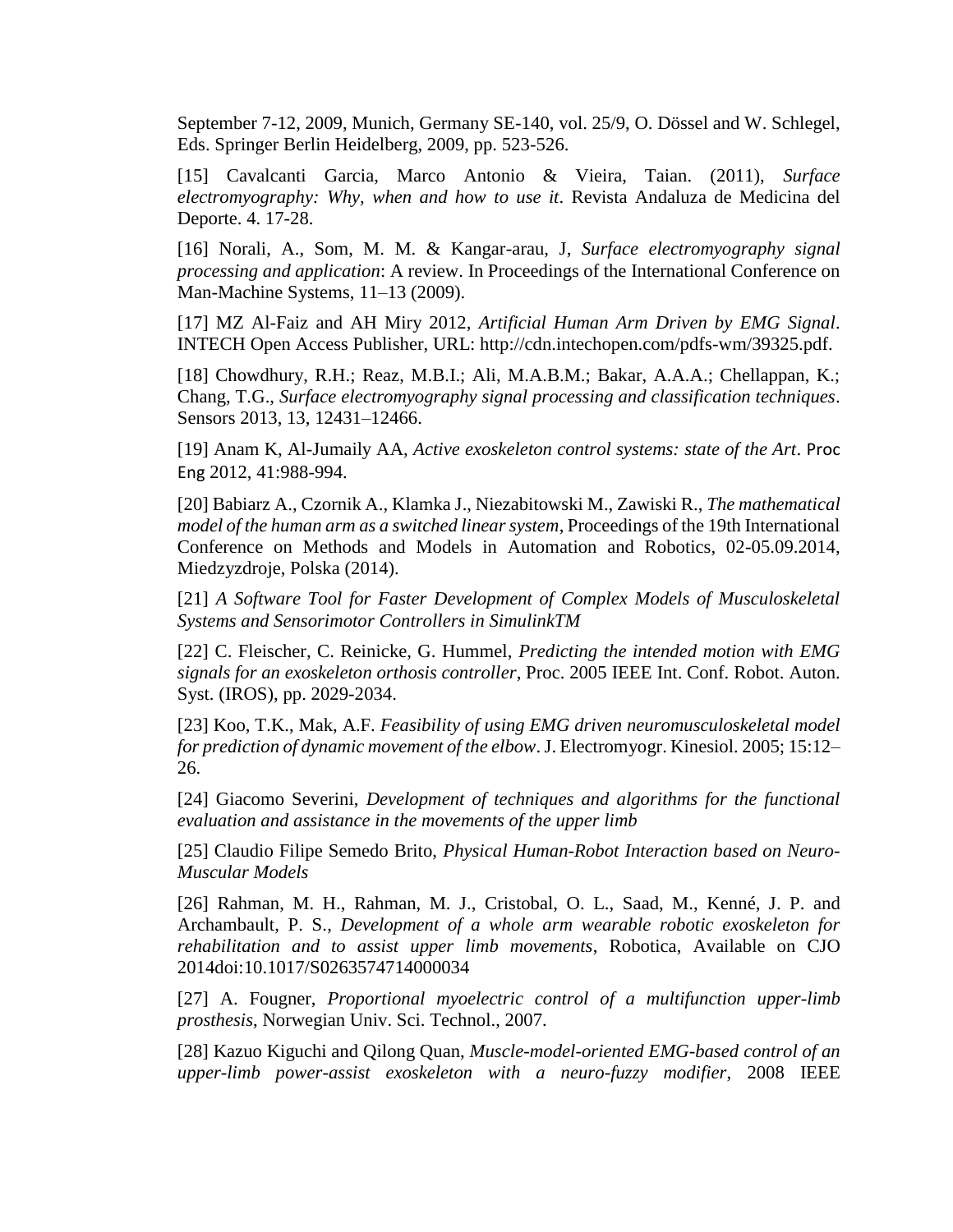International Conference on Fuzzy Systems (IEEE World Congress on Computational Intelligence), Hong Kong, 2008, pp. 1179-1184

[29] Z. Li et al., *sEMG-based joint force control for an upper-limb power-assist exoskeleton robot*, IEEE J. Biomed. Health Informat., vol. 18, no. 3, pp. 1043-1050, May 2014.

[30] K. Kiguchi, Y. Imada and M. Liyanage, *EMG-Based Neuro-Fuzzy Control of a 4DOF Upper-Limb Power-Assist Exoskeleton*, 2007 29th Annual International Conference of the IEEE Engineering in Medicine and Biology Society, Lyon, 2007, pp. 3040-3043.

[31] Kiguchi K, Rahman MH, Sasaki M, Teramoto K, *Development of a 3DOF mobile exoskeleton robot for human upper-limb motion assist*. Robotics and Autonomous Systems 2008,56(8):678-691. [http://www.sciencedirect.com/science/article/B6V16- 4R8MDRP-1/2/7d

307e7bbef3e5958a6960e3da652723] [] 10.1016/j.robot.2007.11.007

[32] Z. Tang, K. Zhang, S. Sun, Z. Gao, L. Zhang, Z. Yang, *An upper-limb power-assist exoskeleton using proportional myoelectric control*, Sensors, vol. 14, no. 4, pp. 96677- 6694, 2014.

[33] W. Yu, J. Rosen, *Neural PID control of robot manipulators with application to an upper limb exoskeleton*, IEEE Trans. Cybern., vol. 43, no. 2, pp. 673-684, Apr. 2013.

[34] J. C. Perry, H. Zabaleta, A. Belloso, T. Keller, *ARMassist: A low-cost device for telerehabiltation of post-stroke arm deficits*, World Congress on Medical Physics and Biomedical Engineering, Sep 7–Sep 12,2009.

[35] Pott, Andreas & Stelzer, patrick & Otten, Bernward & Kraus, Werner. (2016). *Sensor and Control Concept for a Wearable Robot for Manual Load Handling Assistance*.

[36] *Textile Electrodes Embedded in Clothing: A Practical Alternative to Traditional Surface Electromyography when Assessing Muscle Excitation during Functional Movements*

[37] Luppescu, G., Lowney, M., Shah, R: *Classification of Hand Gestures using Surface Electromyography Signals For Upper-Limb Amputees*. Technical report, Stanford University. http://cs229.stanford.edu/proj2016spr/report/040.pdf

[38] Shin, D, Kim, J, Koike, Y (2009) *A myokinetic arm model for estimating joint torque and stiffness from EMG signals during maintained posture*. Journal of Neurophisiology 101: 387–401. Google Scholar, Crossref, Medline, ISI

[39] J. Vogel, J. Bayer, P. van der Smagt, *Continuous robot control using surface electromyography of atrophic muscles*, IEEE/RSJ Int. Conf. Intell. Robots Syst., pp. 845- 850, 2013.

[40] J. C. Perry, J. Rosen and S. Burns, *Upper-Limb Powered Exoskeleton Design*, in IEEE/ASME Transactions on Mechatronics, vol. 12, no. 4, pp. 408-417, Aug. 2007. doi: 10.1109/TMECH.2007.901934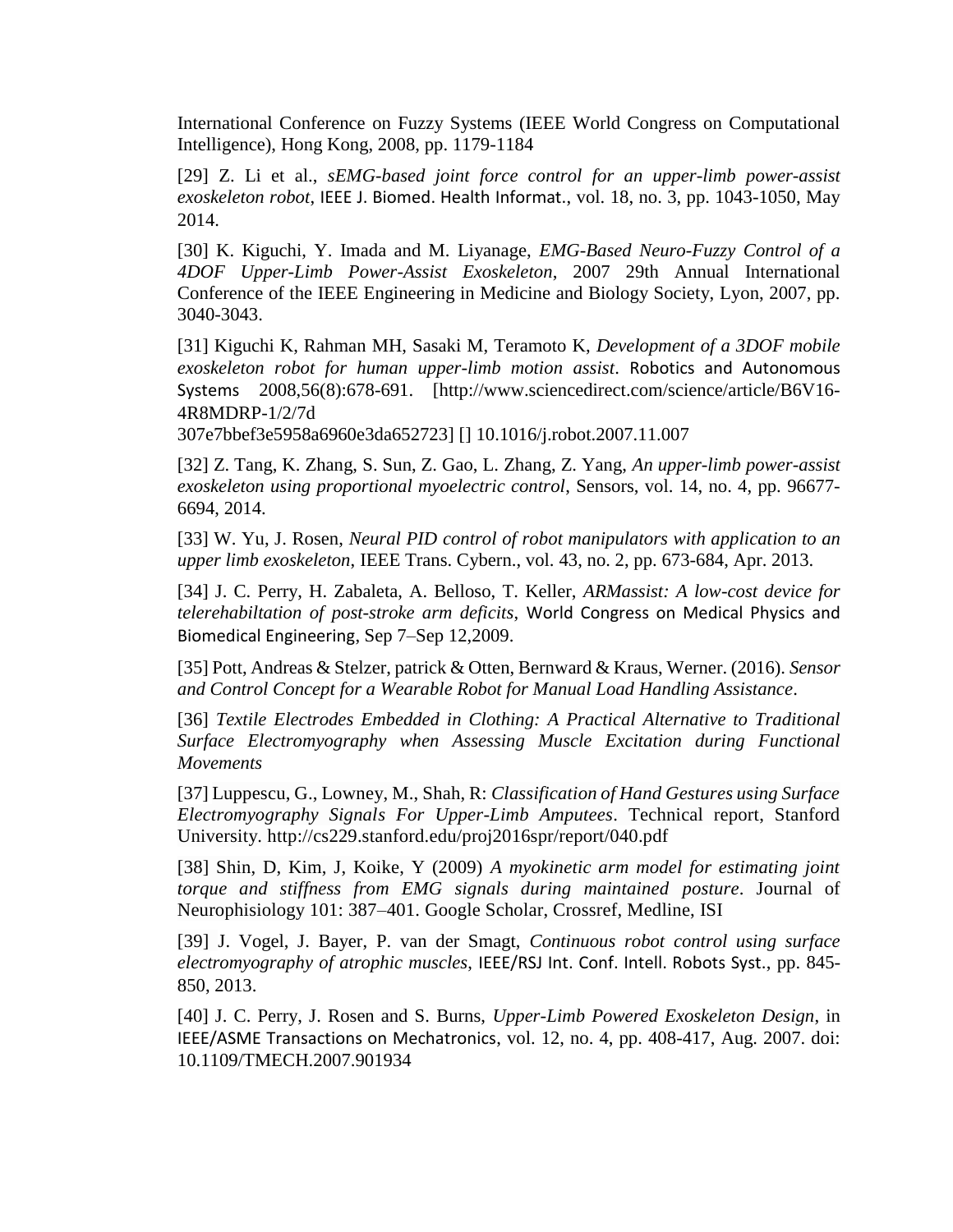[41] M. Mulas, M. Folgheraiter and G. Gini, *An EMG-controlled exoskeleton for hand rehabilitation*, 9th International Conference on Rehabilitation Robotics, 2005. ICORR 2005., Chicago, IL, 2005, pp. 371-374. doi: 10.1109/ICORR.2005.1501122

[42] T. Lenzi, S. M. M. De Rossi, N. Vitiello and M. C. Carrozza, *Intention-Based EMG Control for Powered Exoskeletons*, in IEEE Transactions on Biomedical Engineering, vol. 59, no. 8, pp. 2180-2190, Aug. 2012. doi: 10.1109/TBME.2012.2198821

[43] Lenzi, Tommaso & De Rossi, Stefano Marco Maria & Vitiello, Nicola & Carrozza, Maria Chiara. (2012). *Intention-Based EMG Control for Powered Exoskeletons*. IEEE Transactions on Biomedical Engineering. 10.1109/TBME.2012.2198821.

[44] K. Kong and M. Tomizuka, *Control of exoskeletons inspired by fictitious gain in human model*, IEEE/ASME Trans. Mechatronics, vol. 14, no. 6, pp. 689–698, Dec. 2009.

[45] Novak Mark, *Design of An Arm Exoskeleton Controlled by the EMG Signal*, Professor Derin Sherman, December 2011.

[46] Y. Mangukiya, B. Purohit and K. George, *Electromyography (EMG) sensor controlled assistive orthotic robotic arm for forearm movement*, 2017 IEEE Sensors Applications Symposium (SAS), Glassboro, NJ, 2017, pp. 1-4. doi: 10.1109/SAS.2017.7894065

[47] K. Liu and C. Xiong, *A Novel 10-DoF Exoskeleton Rehabilitation Robot Based on the Postural Synergies of Upper Extremity Movements*, in Intelligent Robotics and Applications, J. Lee, M. C. Lee, H. Liu, and J.-H. Ryu, Eds. Springer Berlin Heidelberg 2013, pp. 363–372.

[48] H. Lee, W. Kim, J. Han, and C. Han, *The technical trend of the exoskeleton robot system for human power assistance*, Int. J. Precis. Eng. Manuf., vol. 13, no. 8, pp. 1491– 1497, Aug. 2012.

[49] Petrişor A., Bizdoacă N.G., Popescu M.C., *Control Strategy of a 3-DOF Walking Robot*, The International Conference on "Computer as a Tool", pp.2337-2342,1-4244-0813-X/IEEE, Warsaw, Polonia, 9-12, sept. 2007

[50] J. Bae and I. Moon, *Design and control of an exoskeleton device for active wrist rehabilitation*, in 2012 12th International Conference on Control, Automation and Systems (ICCAS), 2012, pp. 1577–1580.

[51] A. Gupta and M. K. O'Malley, *Design of a haptic arm exoskeleton for training and rehabilitation*, IEEE/ASME Trans. Mechatronics, vol. 11, pp. 280-289, 2006.

[52] F. Popescu, J. M. Hidler, and W. Z. Rymer, *Elbow impedance during goal-directed movement*, Exp. Brain Res., vol. 152, no. 1, pp. 17–28, Sep. 2003.

[53] Ganesan, Y., Gobee, S., & Durairajah, V. (2015). *Development of an Upper Limb Exoskeleton for Rehabilitation with Feedback from EMG and IMU Sensor*. Procedia Computer Science, 76(Iris), 53–59. http://doi.org/10.1016/j.procs.2015.12.275

[54] Elamvazuthi, I., Zulkifli, Z., Ali, Z., Khan, M. K. A. A., Parasuraman, S., Balaji, M., & Chandrasekaran, M. (2015). *Development of Electromyography Signal Signature for Forearm Muscle*. Procedia Computer Science, 76(Iris), 229–234.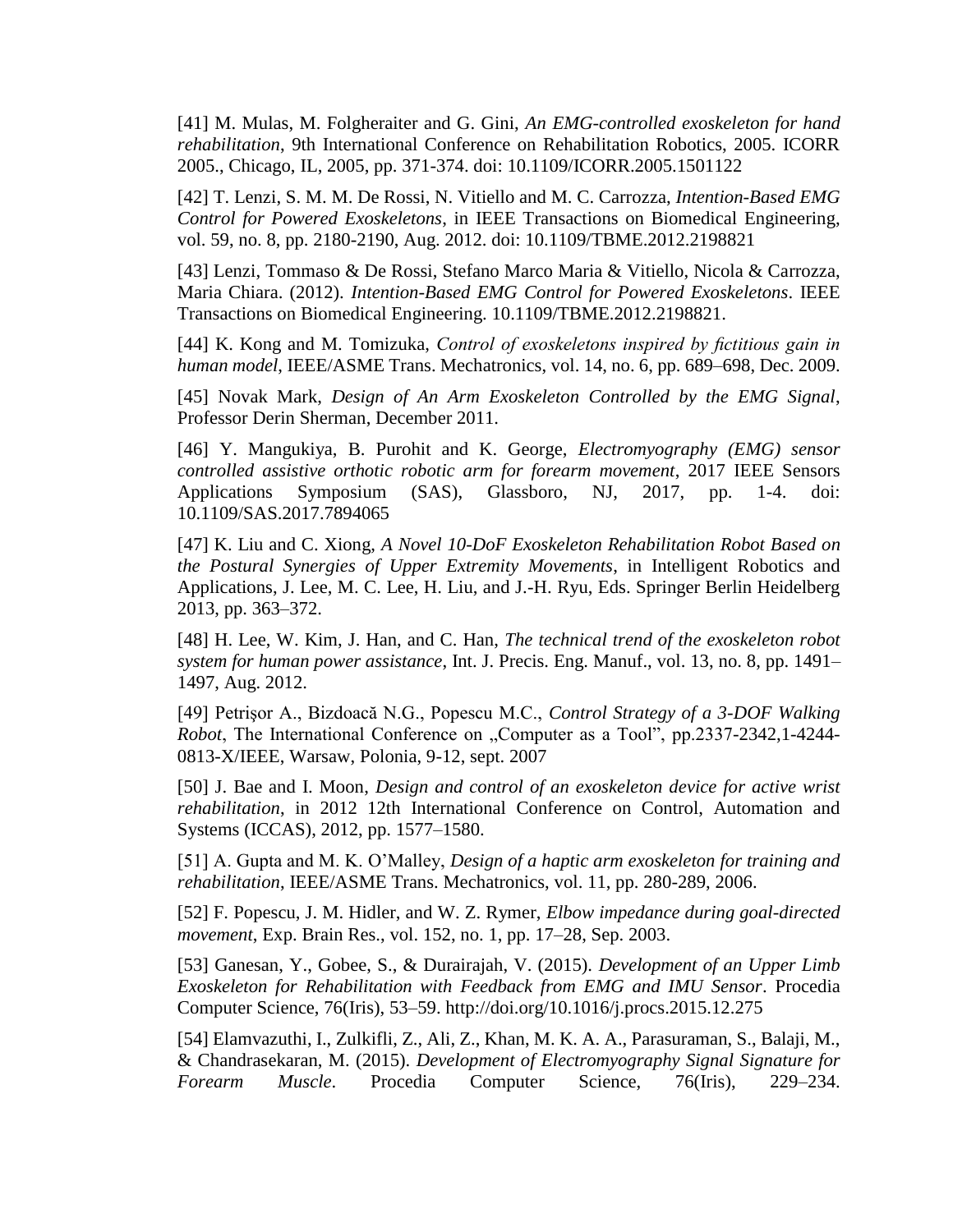http://doi.org/10.1016/j.procs.2015. 12.347

[55] J. C. Perry and J. Rosen, *Design of a 7 Degree-of-Freedom Upper-Limb Powered Exoskeleton*, The First IEEE/RAS-EMBS International Conference on Biomedical Robotics and Biomechatronics, 2006. BioRob 2006., Pisa, 2006, pp. 805-810. doi: 10.1109/BIOROB.2006.1639189

[56] Stoicuţa, O., & Mândrescu, C. (2012). *Identificarea sistemelor*. Petroşani: Editura Universitas.

[57] J. A. Birdwell, R. F. Weir, *Forward-dynamic musculoskeletal models of the human arm and hand*, Great Lakes Biomed. Conf., 2008.

[58] A. B. Ajiboye, R. F. Weir, *A heuristic fuzzy logic approach to EMG pattern recognition for multifunctional prosthesis control*, IEEE Trans. Neural Syst. Rehabil. Eng., vol. 13, no. 3, pp. 280-291, Sep. 2005.

[59] J. Rosen, J. C. Perry, *Upper limb powered exoskeleton*, Int. J. Humanoid Robot., vol. 4, no. 3, pp. 529-548, Sep. 2007.

[60] London, J. T. *Kinematics of the elbow*. J. Bone Joint Surg. Am. 63:529–535, 1981

[61] van der Helm FC. *Analysis of the kinematic and dynamic behavior of the shoulder mechanism*. J Biomech 1994; 27: 527–550

[62] RÎSTEIU, Marius; LEBA, Monica; ARAD, Andrei. *Exoskeleton for improving quality of life for low mobility persons*. Quality - Access to Success. 2019 Supplament1, Vol. 20, p341-346. 6p.

[63] van der Helm FC. *A finite element muskuloskeletal model of the shoulder mechanism*. J Biomech 1994; 27: 527–550

[64] Xin Yao, *Evolving artificial neural networks*, in Proceedings of the IEEE, vol. 87, no. 9, pp. 1423-1447, Sept. 1999. doi: 10.1109/5.784219

[65] N. Murata, S. Yoshizawa and S. Amari, *Network information criterion-determining the number of hidden units for an artificial neural network model*, in IEEE Transactions on Neural Networks, vol. 5, no. 6, pp. 865-872, Nov. 1994. doi: 10.1109/72.329683

[66] Ayazi F (2011) *Multi-DOF inertial MEMS: from gaming to dead reckoning*. In: 16th International Conference on Solid-State Sensors, Actuators and Microsystems (transducers),

pp 2805–2808

[67] A. Kim and M. F. Golnaraghi, *A quaternion-based orientation estimation algorithm using an inertial measurement unit*, PLANS 2004. Position Location and Navigation Symposium (IEEE Cat. No.04CH37556), Monterey, CA, USA, 2004, pp. 268-272. doi: 10.1109/PLANS.

2004.1309003

[68] Anastassiou G. A., *A Recurrent Neural Fuzzy Network*, J. Computational Analysis and Applications, vol. 20, no.2, 2016, Eudoxus Press, LLC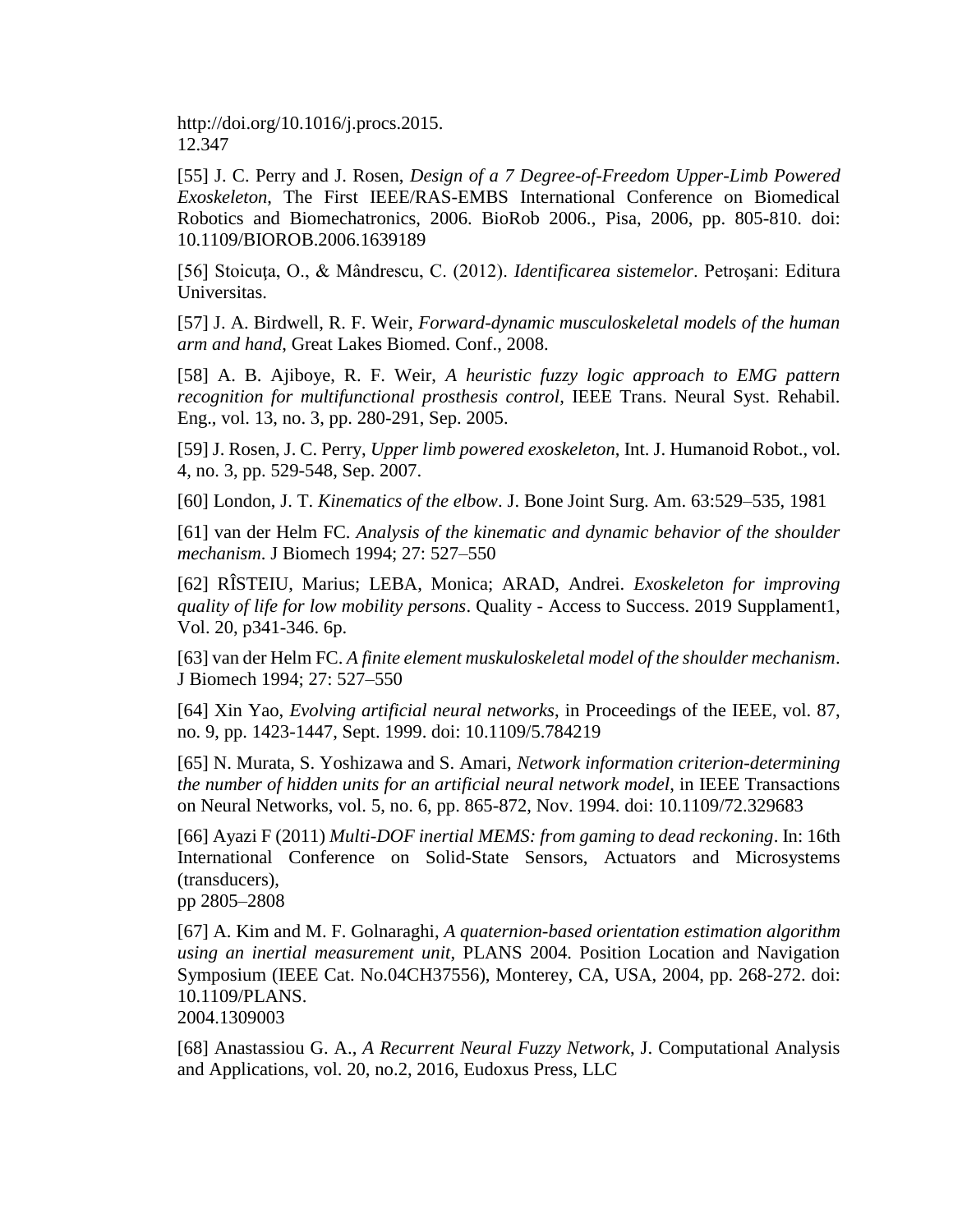[69] Ahmad, N.; Ghazilla, R.A.R.; Khairi, N.M.; Kasi, V. *Reviews on various inertial measurement unit (IMU) sensor applications*. Int. J. Signal Process. Syst. 2013, 1, 256– 262.

[70] Caron, F., Duflos, E., Pomorski, D., Vanheeghe, P.: *GPS/IMU data fusion using multisensor Kalman filtering: introduction of contextual aspects*. Information Fusion, pp. 221–230 (2004)

[71] Alatise, M.B.; Hancke, G.P. *Pose Estimation of a Mobile Robot Based on Fusion of IMU Data and Vision Data Using an Extended Kalman Filter*. Sensors 2017, 17, 2164.

[72] R.E. Kearney and I.W. Hunter. *System identification of human joint dynamics. Critical Reviews in Biomedical Engineering*, 18(1):55–87, 2000.

[73] L. Ljung. *System Identification. Theory for the User*. Prentice Hall, Upper Saddle River, USA, 2nd edition, 1999.

[74] Pătrășcoiu N., *Modelarea și simularea sistemelor*, 973-85487-8-0, 2001, Publishing Focus, Petroșani, 2001

[75] Y. Zhang, C. Yi, Zhang, *Neural Networks and Neural-Dynamic Method*, Hauppauge, NY, USA: Nova, 2011.

[76] H. B. Demuth, M. H. Beale, O. De Jess, M. T. Hagan, *Neural Network Design*, Stillwater, OK, USA: Martin Hagan Publisher, 2014.

[77] Collobert, R., Kavukcuoglu, K., Farabet, C.: *Torch7: a Matlab-like environment for machine learning*. In: NIPS BigLearn Workshop (2011)

[78] Z.-L. Gaing, *Wavelet-based neural network for power disturbance recognition and classification*, IEEE Trans. Power Del., vol. 19, no. 4, pp. 1560-1568, Oct. 2004.

[79] Cioca, M., Cioca, L., *Multi-criterion Analysis of Reference Architectures and Modelling Languages used in Production Systems Modelling*, 3 IEEE International Conference on Industrial Informatics, Perth, Australia, 2005.

[80] R. Pintelon and J. Schoukens. *System Identification: a Frequency Domain Approach*. IEEE Press, Piscataway, USA, 2001.

[81] Filipescu, A., Susnea, I., & Stamatescu, G. (2009, December). *Distributed system of mobile platform obstacle avoidance and control as robotic assistant for disabled and elderly*. Paper presented at the IEEE International Conference on Control and Automation (ICCA 2009), Christchurch, New Zealand. (1886–1891). USA: IEEE.

[82] G.P. Rao and H. *Unbehauen. Identification of continuous-time systems*. IEE Proceedings-Control Theory and Applications, 153(2):185–220, 2006.

[83] R. Pintelon, J. Schoukens, and Y. Rolain. *Box-Jenkins continuous-time modeling*. Automatica, 36(7):983–991, 2000.

[84] Nelles O. 2001. *Nonlinear system identification: from classical approaches to neural networks and fuzzy models*. Springer, Berlin.

[85] X. Zhang, X. Chen, Y. Li, V. Lantz, K. Wang, J. Yang, *A framework for hand gesture recognition based on accelerometer and EMG sensors*, IEEE Trans. Syst. Man Cybern. Part A Syst. Humans, vol. 41, no. 6, pp. 1064-1076, Nov. 2011.